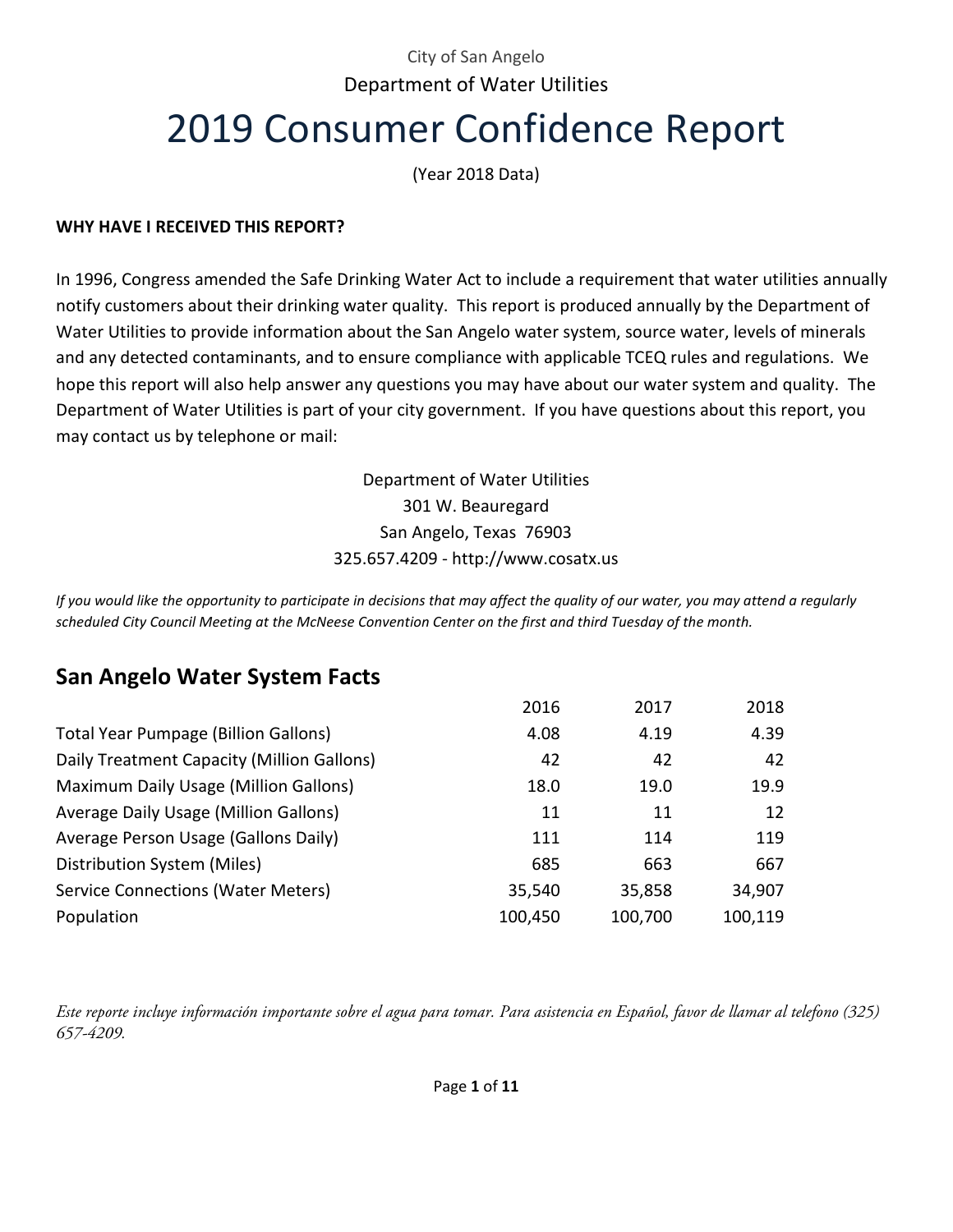### **WHERE DOES OUR WATER COME FROM?**

San Angelo currently has six surface water sources: Twin Buttes Reservoir, O.C. Fisher Lake, Lake Nasworthy, O.H. Ivie Reservoir, E.V. Spence Reservoir, and the South Concho River. San Angelo currently gets its source water from O.H. Ivie Reservoir or the South Concho River, which is fed by Twin Buttes and Lake Nasworthy. O.H. Ivie Reservoir is typically the primary source. However, on occasion the South Concho River is used as the primary source. Occasionally, the two source waters are blended.

In 2014, the Hickory Aquifer groundwater became available as an additional water source. A water treatment plant, which includes ion exchange and pressure filtration to remove radium and iron from the Hickory groundwater, has been completed and is currently being used as an additional water source. The treated groundwater is blended with surface water. Hickory water wells have an average 18 pCi/L of radium. The groundwater treatment plant will remove approximately 90-95 percent of the radium resulting in about 1 pCi/L in the finished water. This water is then blended with surface water, which will reduce the radium content even more, most likely below 1 pCi/L. The TCEQ regulatory limit is currently 5 pCi/L.

The Hickory Aquifer water also has a much lower mineral and organic content than the city's surface water sources. Utilizing this water will result in a lower overall total mineral content of the finished water. The lower levels of organic material in the water will also help reduce the formation of trihalomethanes (THMs) during the disinfection process.

## **HOW IS OUR WATER USED?**

| 72% |
|-----|
| 15% |
| 8%  |
| .5% |
|     |

## **SPECIAL HEALTH INFORMATION**

*The following information is not meant to alarm or scare you. It is meant to make you aware. The exact wording shown below is required by state regulations.*

**"You may be more vulnerable than the general population to certain microbial contaminants, such as**  *Cryptosporidium,* **in drinking water. Infants, some elderly, or immunocompromised persons such as those undergoing chemotherapy for cancer; those who have undergone organ transplants; those who are undergoing treatment with steroids; and people with HIV/AIDS or other immune system disorders can be particularly at risk from infections. You should seek advice about drinking water from your physician or health care provider. Additional guidelines on**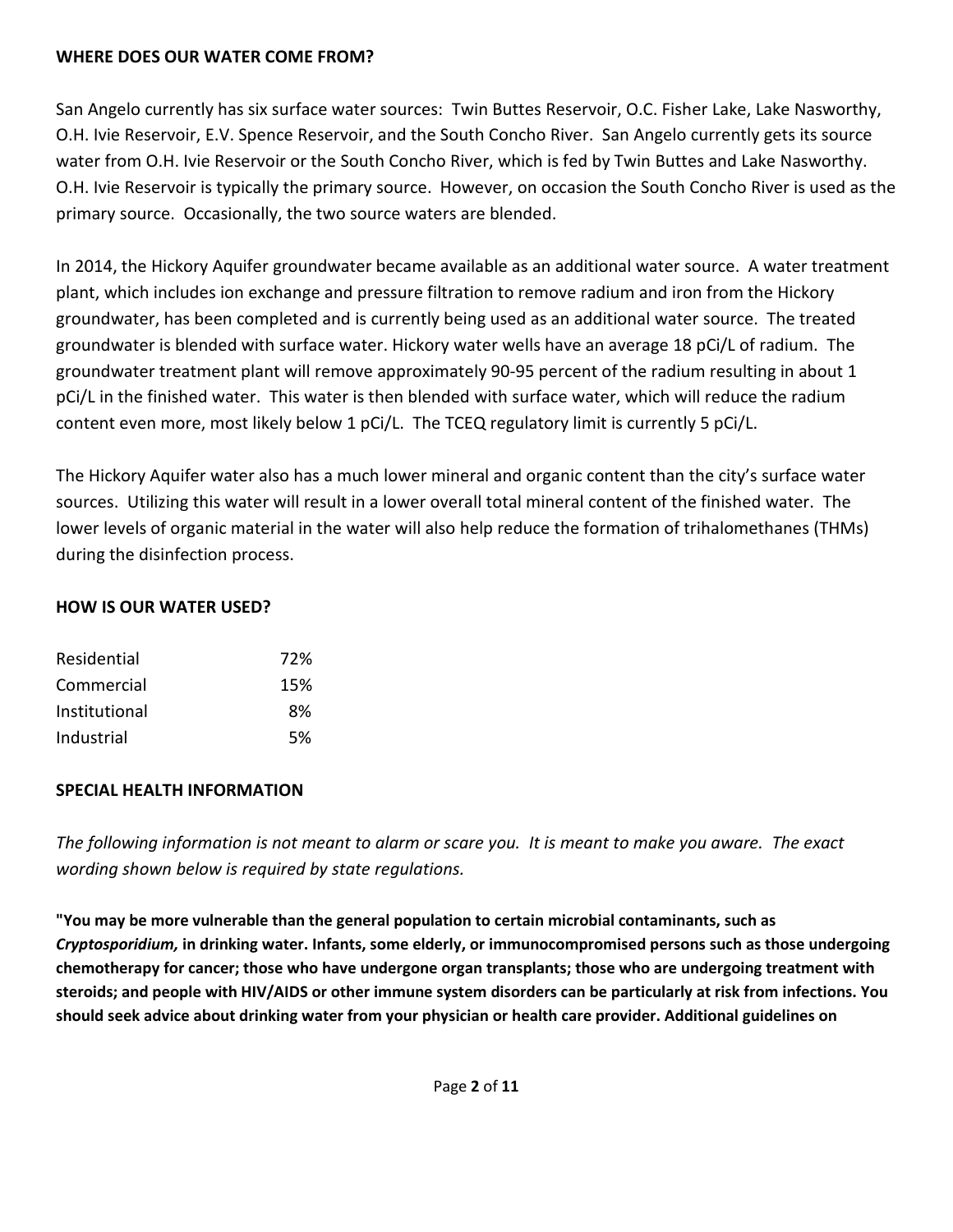**appropriate means to lessen the risk of infection by** *Cryptosporidium* **are available from the Safe Drinking Water Hotline at (800) 426-4791."**

**TTHMs (Total Trihalomethanes). Some people who drink water containing trihalomethanes in excess of the MCL over many years may experience problems with their liver, kidneys, or central nervous systems, and may have an increased risk of getting cancer.**

#### **2018 - 2019 CAPITAL PROJECTS**

- Rehabilitation of water and sewer mains along Bell Street as part of a 10 year Street Program, \$12M.
- Rehabilitation of water and sewer mains along College Hills Blvd. as part of a 10 year Street Program, \$3M.
- Drilling of approximately 7 additional wells in the Hickory Aquifer and expanding the water treatment facility.
- Design of Martin Luther King and Randolph Street water line replacement of 6,700' of 18" water main.
- Design of Lake Nasworthy sewer trunk main approximately 3.5 miles (total project estimate \$32M).

## **DON'T POUR IT DOWN THE DRAIN - FATS, OILS, GREASE, SOLIDS**

These materials are generated during food preparation. They don't mix well with water. When flushed, these materials can build up and block the entire sewer pipeline and cause raw sewage overflows into your home, lawn, streets, parks and rivers. Never pour fats, oil, grease or food scraps into your sink, garbage disposal or toilet. It is best to place as much of these type wastes as you can into your garbage.

## **FLUSHING FIRE HYDRANTS**

The Texas Commission on Environmental Quality (TCEQ) requires mandatory flushing of dead-end water mains every month. If San Angelo fails to do so, it can result in a regulatory violation being imposed by the TCEQ. As water sits stagnant in water mains, whether due to dead-end mains or low water usage due to the success of our conservation program, water tends to lose disinfectant residual and may become turbid or discolored. Therefore, you may see water utility personnel flushing fire hydrants throughout the year. This is a required practice and helps ensure the highest quality of water delivered to your tap.

## **WATER CONSERVATION TIPS**

- Toilet leaks can be silent! Be sure to test your toilet for leaks at least once a year.
	- Put food coloring in your toilet tank. If it seeps into the bowl without flushing, there is a leak. Fix it and start saving gallons.
	- If your toilet flapper doesn't close properly after flushing, replace it.
- One drip every second can add up to five gallons per day! Check your faucets and showerheads for leaks. It's simple, inexpensive, and you can save 140 gallons per week.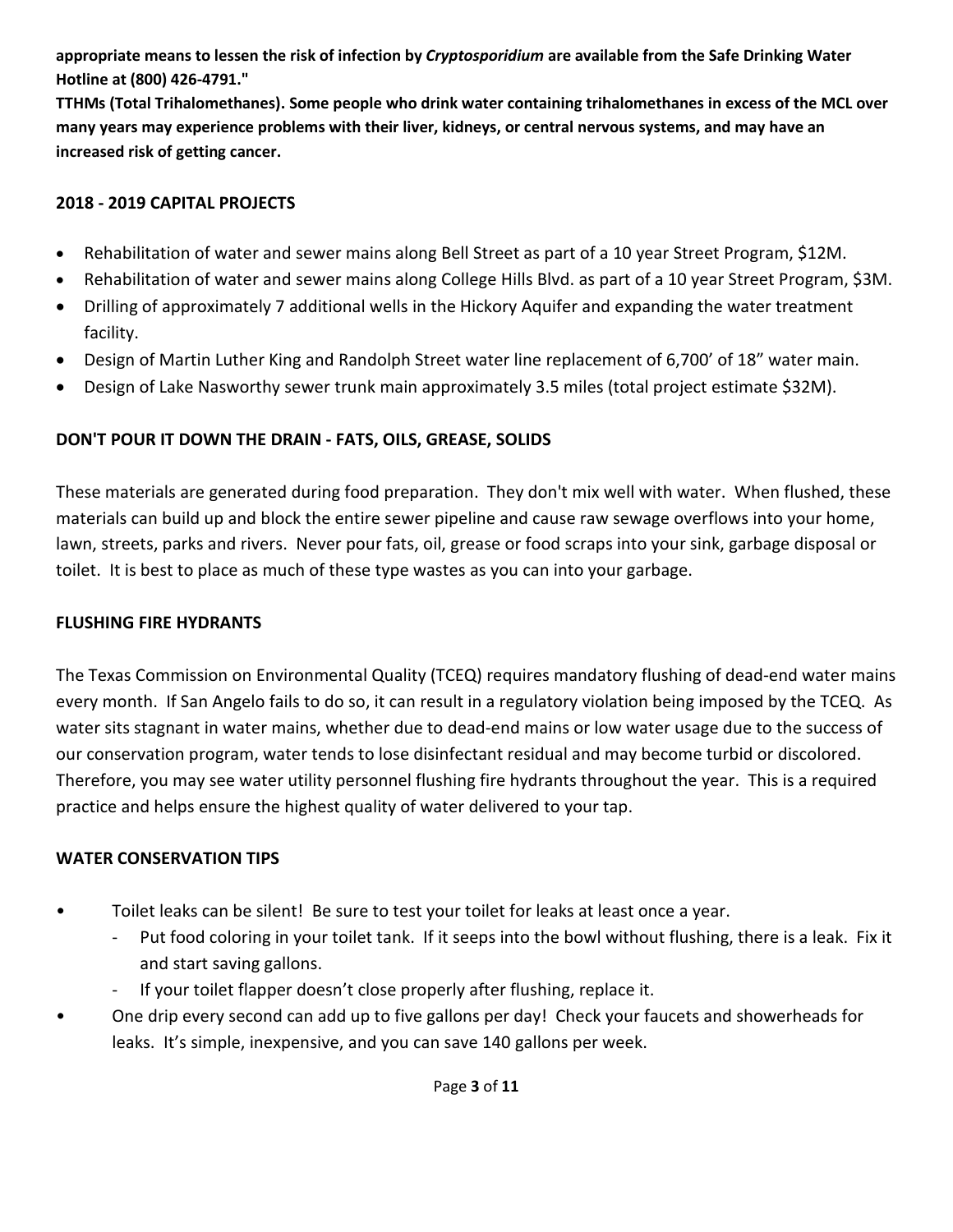- We're more likely to notice leaky faucets indoors, but don't forget to check outdoor faucets, pipes and hoses.
- Sprinklers should spray large drops close to the ground, rather than a fog or mist, which can be blown away by wind.
- When watering your lawn, do not allow your water to run off property to a gutter, street, alley, or drainage for a distance of more than 150 feet.

## **RAINWATER HARVESTING AND XERISCAPE**

The City of San Angelo, as well as the State of Texas, encourage the use of rainwater to help supplement water needs, especially during current drought conditions. We encourage you to look for potential areas on your roof or property where you could capture rainwater. Rainwater can be collected off most any type roof. Metal roofs provide for the cleanest rainwater and are best if you intend to use the water as a potable source. Unscented regular bleach is often used to disinfect water prior to drinking. You should always have your water thoroughly tested if you intend to use it for drinking water to ensure it is safe. Wood and composite shingle roofs provide a less pure water than metal roofs, so water from these roof types is typically used for watering trees, gardens, yards, and foundations. Many homes have existing gutters and downspouts that currently discharge to the ground. These are excellent examples of where a 50-1000 gallon water tank can be installed. A roof will normally capture 0.6 gallons of rainwater per square foot of roof surface area. Below is an example of what a typical size home could expect to capture with normal rainfall levels in our area:

House Size –  $30'$  x  $60'$  = 1800 sq. ft. 1800 x 0.6 = 1080 gallons of water per inch of rain Normal rainfall in San Angelo is 20" per year, so 1080 x 20 = 21,600 gallons per year

We encourage the public to consider rainwater harvesting projects as part of a long term solution to the water shortage we are currently experiencing in our area.

Another method of reducing water use is the practice of xeriscaping. Xeriscaping is when grass lawns and shrubs are partially or totally replaced with rock, groundcover, desert plant, or low water use shrubs. Xeriscaping a lawn is probably the best way to conserve large amounts of water.

## **CURRENT DROUGHT LEVEL AS OF THIS PRINTING – STANDARD CONSERVATION**

- Watering your lawn is allowed no more than twice every seven days with total applications not exceeding one inch per week.
- Watering is prohibited from noon to 6 p.m., when evaporation rates are highest.
- Golf course greens may be watered daily except during prohibited watering hours.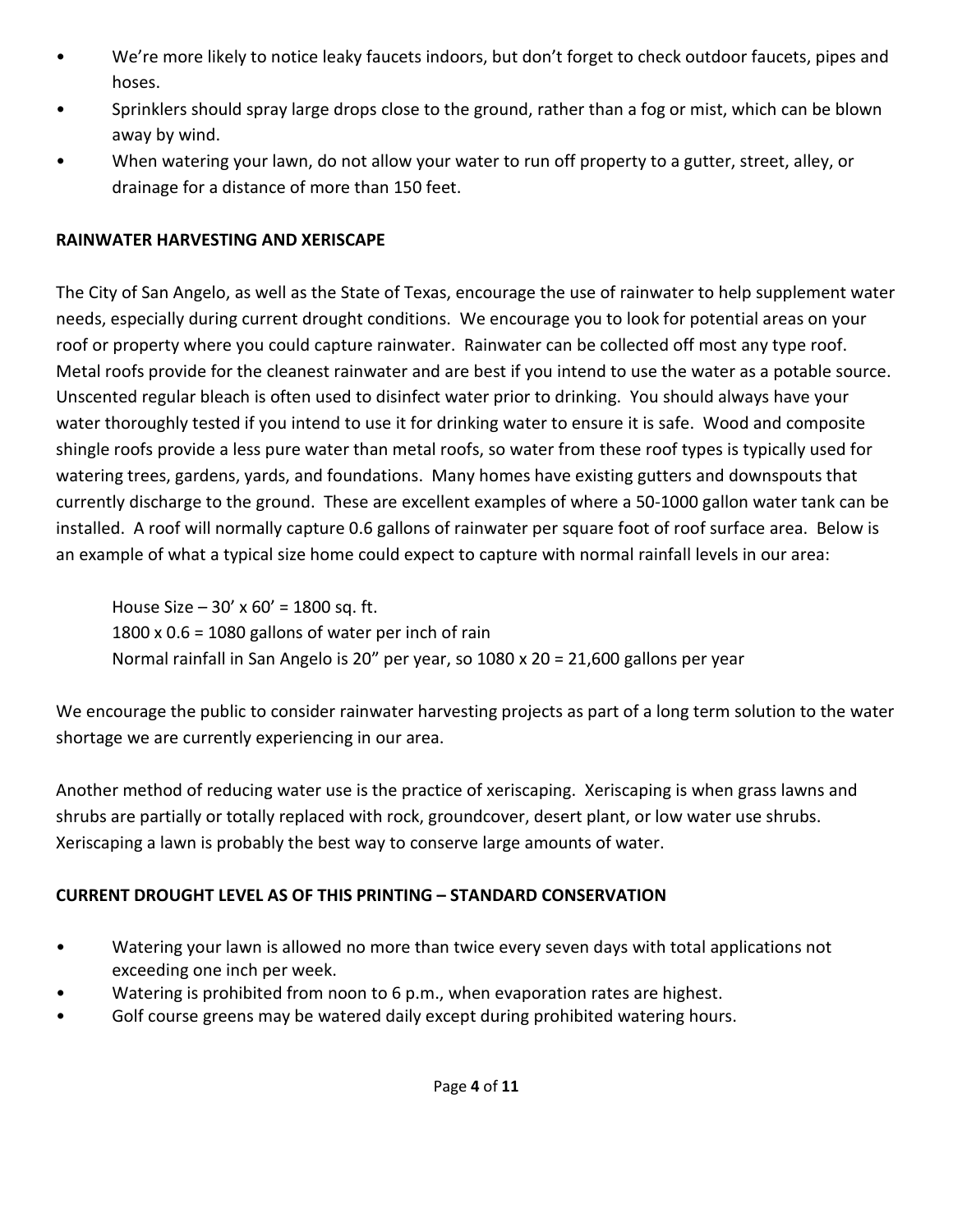- Drip irrigation and hand watering are allowed on any day, so long as the total amount of water used does not exceed 1 inch per week. Drip irrigation may occur at any time of day. Hand watering is prohibited from noon to 6 p.m.
- Water may not run more than 150 feet down any gutter, street, alley or ditch.

## **WATER LOSS IN THE SYSTEM**

The TCEQ requires that San Angelo report water loss each year. In the water loss audit submitted to the Texas Water Development Board for the previous calendar year, our system lost an estimated 12.89% of treated water. Water loss can result from broken water mains and leaks in the distribution system, routine and nonroutine hydrant flushing, and required steps in the production of treated water. If you have any questions about the water loss audit please call the Water Utilities Department at 325-657-4209.

### **A WORD ABOUT LEAD AND COPPER**

If present, elevated levels of lead can cause serious health problems, especially for young children and pregnant women. Lead in drinking water comes primarily from materials used in home plumbing, fixtures and service lines. This water supply is responsible for providing water with acceptable low levels of lead, however cannot control the variety of materials used in plumbing components. When your water has been sitting for several days, you can minimize the potential for elevated levels of lead by flushing your tap for 30 seconds to 2 minutes before using water for drinking or cooking. All public schools should thoroughly flush their water lines following an extended break. Information on lead in drinking water, testing methods, and steps you can take to minimize exposure is available from the Safe Drinking Water Hotline or at http://www.epa.gov/safewater/lead.

#### **CHLORAMINE DISINFECTION**

San Angelo uses a mixture of chlorine gas and liquid ammonium sulfate for disinfection. When combined, chloramine is formed. Chloramine is primarily composed of monochloramine, with much lesser levels of dichloramine and trichloramine. Surface water sources, such as O.H. Ivie and the South Concho River, typically contain dissolved organic compounds that react with free chlorine during disinfection to form unwanted byproducts called trihalomethanes (THMs). To reduce the production of THMs, liquid ammonium sulfate is added at the time of chlorination so it will combine with the chlorine to form chloramines. This is done specifically to reduce and control the production of THMs. As chloramine moves through the distribution system and provides disinfection of the water, it partially decays and releases ammonia. Over time, the ammonia can cause unwanted side effects such as nitrification and biofilm. Periodically the disinfectant must be changed back from chloramines to free chlorine to help control nitrification and reduce the biofilm. This typically takes about four weeks to accomplish and is usually done during the month of June each year. During this change, chlorine dosage levels at the treatment plant are not increased and are often reduced. Free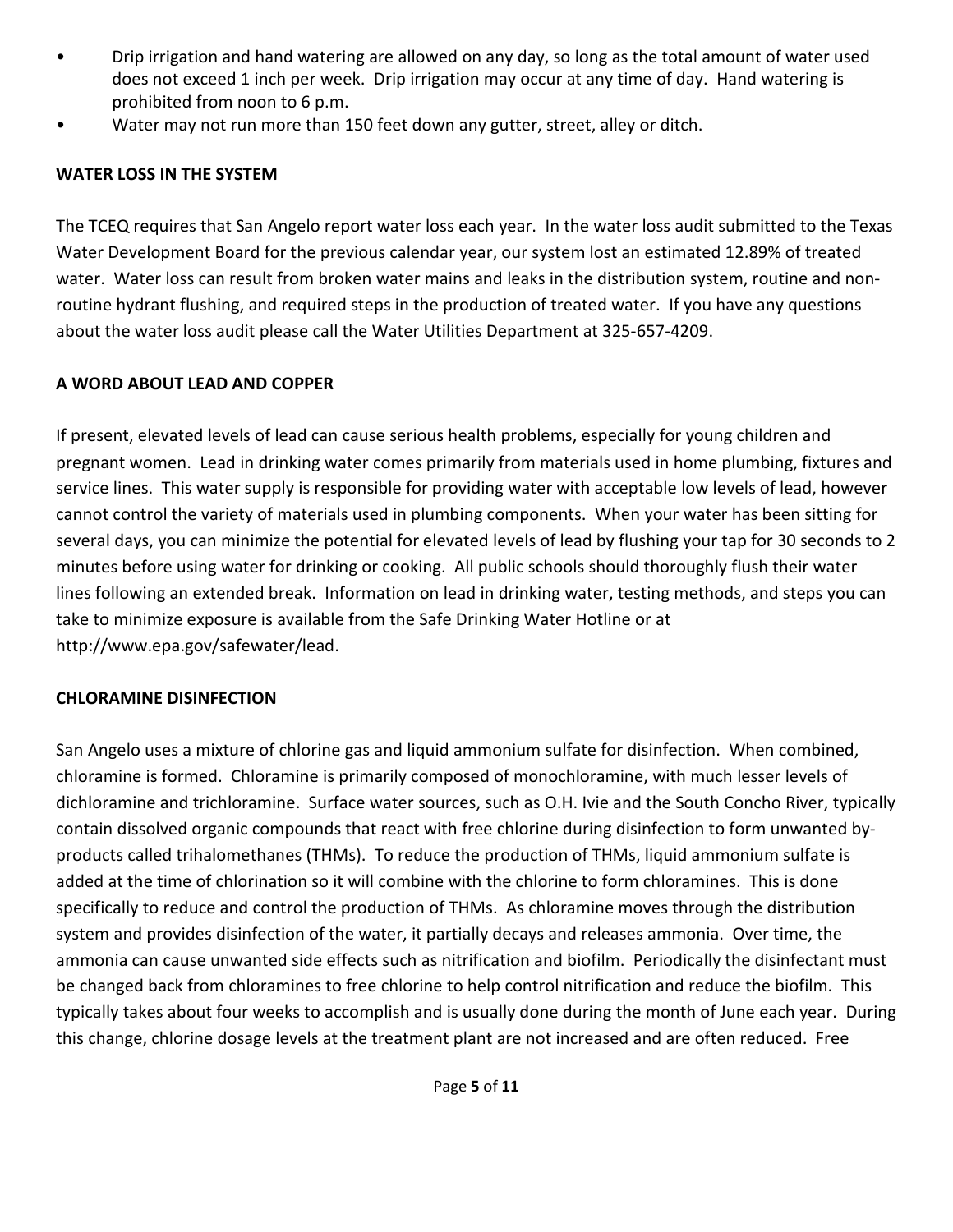chlorine has a much lower threshold of odor than chloramines so the water may smell like it has more chlorine in it when it actually doesn't.

|                       | <b>State and Federal</b><br><b>Standards</b> |                  |                  | Levels Measured in<br><b>San Angelo Water</b> |                  |                                          |
|-----------------------|----------------------------------------------|------------------|------------------|-----------------------------------------------|------------------|------------------------------------------|
| Disinfectant Residual |                                              | <b>MCL</b>       | Average<br>Level | Minimum<br>Level                              | Maximum<br>Level |                                          |
|                       | <b>MCLG</b>                                  |                  | Detected         | Detected                                      | Detected         | Possible Source                          |
| Chloramines (ppm)     | 4<br><b>MRDLG</b>                            | 4<br><b>MRDL</b> | 3.54             | 0.22                                          | 5.9              | Disinfectant used to control<br>microbes |

MCLG (Maximum Contaminant Level Goal) - The level of a contaminant in drinking water below which there is no known or expected risk to health. MCLGs allow for a margin of safety.

MCL (Maximum Contaminant Level) - The highest level of a contaminant that is allowed in drinking water. MCLs are set as close to maximum contaminant level goals as feasible using the best available treatment technology.

MRDLG (Maximum Residual Disinfectant Level Goal)- The level of a drinking water disinfectant below which there is no known or expected risk to health. MRDLGs do not reflect the benefits of the use of disinfectants to control microbial contaminants.

MRDL (Maximum Residual Disinfectant Level) - The highest level of a disinfectant allowed in drinking water. There is convincing evidence that addition of a disinfectant is necessary for control of microbial contaminants.

MRDL and MRDLG are based on a monthly average. There is no violation to occasionally exceed 4.0 mg/L chlorine residual on a given day.

#### **FACTS ABOUT TRIHALOMETHANES (THMs)**

When chlorine is added to source water containing dissolved organics, undesirable by-products are often formed called disinfection byproducts (DBP's). These include trihalomethanes (THMs) and haloacetic acids (HAA5s). DBPs are a common problem with most all surface water treatment plants and can form at the treatment plant and in the distribution system. Warmer water temperature in the summer and longer water residence time in the distribution lines due to conservation measures can enhance the formation of DBPs in our water. Water lines must routinely be flushed to remove stagnant water to prevent the formation of DBPs, especially during periods of elevated conservation. It may appear that water is being unnecessarily wasted by flushing lines, but this must be done to prevent the formation of DBPs. The regulatory limit for THMs is 80 ppb and HAA5s is 60 ppb. San Angelo had no violations for THMs or HAA5s in 2018 (see tables below).

| 2018 THM Quarterly Testing - Results in ppb - TCEQ Limit is 80 ppb Annual Running Average (RAA) |                      |         |        |                |        |                      |                |            |  |  |  |
|-------------------------------------------------------------------------------------------------|----------------------|---------|--------|----------------|--------|----------------------|----------------|------------|--|--|--|
|                                                                                                 | <b>First Quarter</b> |         |        | Second Quarter |        | <b>Third Quarter</b> | Fourth Quarter |            |  |  |  |
| Sample                                                                                          |                      | 2/28/18 |        | 4/24/18        |        | 7/17/18              | 12/4/18        |            |  |  |  |
| <b>Site</b>                                                                                     | Result               | RAA     | Result | <b>RAA</b>     | Result | <b>RAA</b>           | Result         | <b>RAA</b> |  |  |  |
| DBP2-01                                                                                         | 52.7                 | 54.4    | 41.4   | 47.6           | 43.9   | 45.5                 | 46.2           | 44.4       |  |  |  |
| <b>DBP2-02</b>                                                                                  | 52.6                 | 59.4    | 41.4   | 49.7           | 40.7   | 43.9                 | 48.6           | 44.8       |  |  |  |
| <b>DBP2-03</b>                                                                                  | 64.5                 | 58.3    | 38.8   | 47.4           | 42.2   | 46.9                 | 48.9           | 44.7       |  |  |  |
| <b>DBP2-04</b>                                                                                  | 63.0                 | 58.2    | 41.5   | 48.7           | 46.8   | 49.5                 | 50.5           | 47.3       |  |  |  |
| <b>DBP2-05</b>                                                                                  | 59.0                 | 58.9    | 40.5   | 48.0           | 45.0   | 47.4                 | 44.6           | 43.7       |  |  |  |
| <b>DBP2-06</b>                                                                                  | 62.6                 | 57.7    | 38.5   | 46.8           | 43.1   | 46.8                 | 51.7           | 46.3       |  |  |  |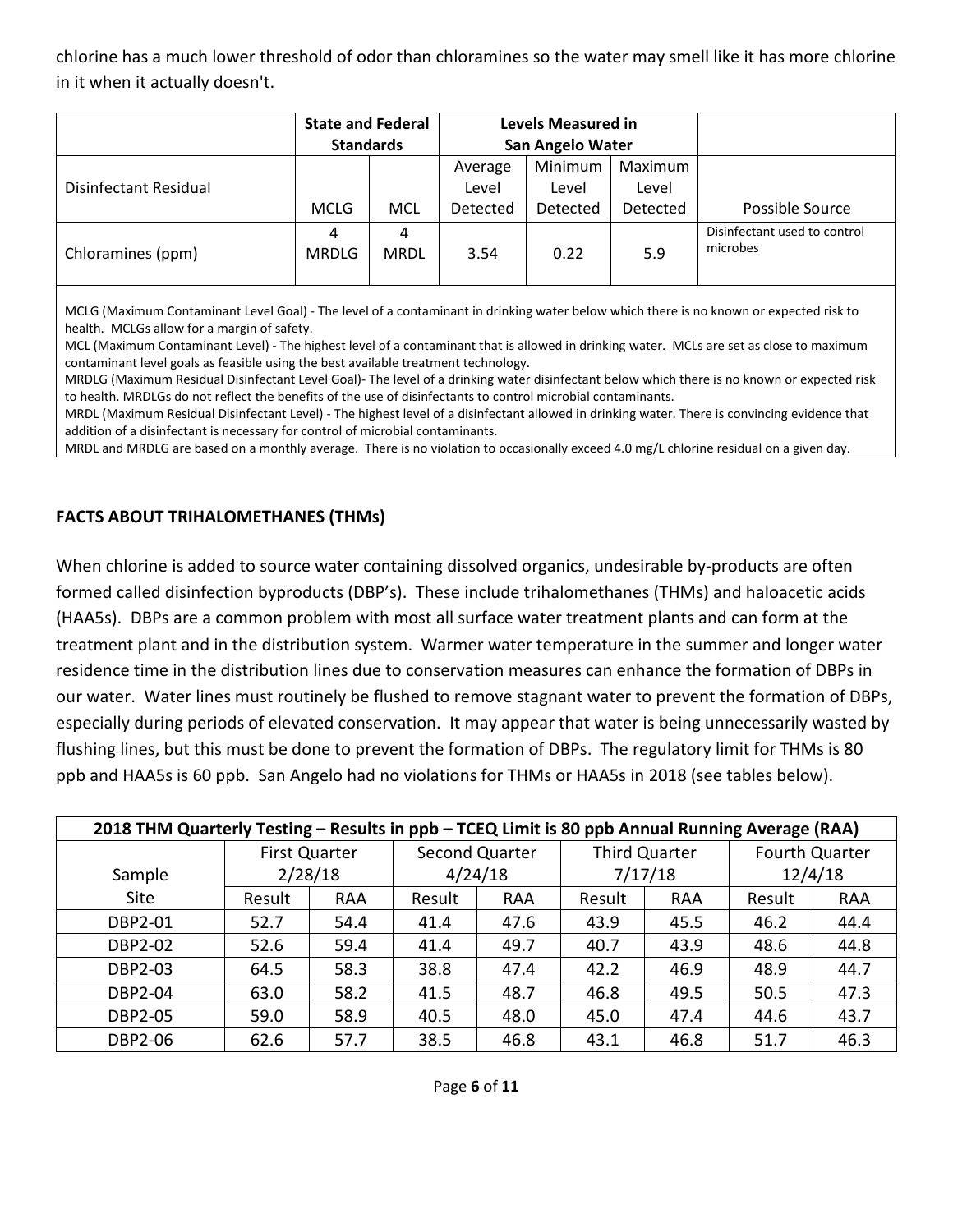| $2 - 07$<br>DBP2 | $\sim$<br>h<br>02.O | 60.0                     | 39.8 | 49.0 | 40.5 | 45.≿ | $1 - C$<br>47.5 | 44.0                   |
|------------------|---------------------|--------------------------|------|------|------|------|-----------------|------------------------|
| $2 - 08$<br>DBP2 | 56.4                | --<br>$\Delta$<br>۳.۰. ر | 41.6 | 48.⇒ | 48.8 | 48.9 | 50.0            | $\overline{a}$<br>ں. ہ |

Some people who drink water containing trihalomethanes in excess of the MCL over many years may experience problems with their liver, kidneys, or central nervous systems, and may have an increased risk of getting cancer

| 2018 HAA5 Quarterly Testing - Results in ppb - TCEQ Limit is 60 ppb Annual Running Average (RAA) |        |               |                |            |               |            |                |            |  |  |  |
|--------------------------------------------------------------------------------------------------|--------|---------------|----------------|------------|---------------|------------|----------------|------------|--|--|--|
|                                                                                                  |        | First Quarter | Second Quarter |            | Third Quarter |            | Fourth Quarter |            |  |  |  |
| Sample                                                                                           |        | 2/28/18       | 4/24/18        |            | 7/17/18       |            | 12/4/18        |            |  |  |  |
| Site                                                                                             | Result | <b>RAA</b>    | Result         | <b>RAA</b> | Result        | <b>RAA</b> | Result         | <b>RAA</b> |  |  |  |
| DBP2-01                                                                                          | 22.1   | 11.1          | 20.2           | 15.6       | 34.0          | 27.6       | 26.2           | 26.7       |  |  |  |
| <b>DBP2-02</b>                                                                                   | 20.0   | 10.0          | 23.9           | 17.0       | 35.1          | 28.5       | 28.2           | 28.9       |  |  |  |
| <b>DBP2-03</b>                                                                                   | 27.2   | 13.6          | 21.1           | 17.4       | 31.7          | 27.9       | 30.6           | 28.5       |  |  |  |
| <b>DBP2-04</b>                                                                                   | 22.3   | 11.2          | 22.9           | 17.0       | 32.2          | 27.4       | 31.8           | 29.7       |  |  |  |
| <b>DBP2-05</b>                                                                                   | 23.9   | 12.0          | 22.4           | 17.2       | 35.1          | 29.1       | 36.6           | 32.7       |  |  |  |
| <b>DBP2-06</b>                                                                                   | 22.8   | 11.4          | 23.9           | 17.7       | 31.2          | 27.3       | 27.9           | 27.7       |  |  |  |
| <b>DBP2-07</b>                                                                                   | 24.1   | 12.1          | 22.9           | 17.5       | 31.4          | 27.5       | 27.7           | 27.4       |  |  |  |
| <b>DBP2-08</b>                                                                                   | 21.7   | 10.9          | 24.1           | 17.5       | 38.5          | 30.7       | 27.3           | 29.3       |  |  |  |

Some people who drink Haloacetic acids (HAA's) in excess of the MCL over many years may have an increased risk of getting cancer.

The TCEQ completed an assessment of your source water and results indicate that some of your sources are susceptible to certain contaminants. The sampling requirements for your water system are based on this susceptibility and previous sample data. Any detections of these contaminants may be found in this Consumer Confident Report. For more information on source water assessments and protection efforts at our system, contact Tymn Combest, Plant Operations Manager, tymn.combest@cosatx.us.

The sources of drinking water (both tap and bottled water) include rivers, lakes, streams, ponds, reservoirs, springs, and wells. As water travels over the surface of the land or through the ground, it dissolves naturally occurring minerals and, in some cases, radioactive material, and can pick up substances resulting from the presence of animals or from human activity. Contaminants that may be present in source water include: (1) microbial contaminants, such as viruses and bacteria, which may come from sewage treatment plants, septic systems, agricultural livestock operations, and wildlife; (2) inorganic contaminants, such as salts and metals, which can be naturally occurring or result from urban storm water runoff, industrial or domestic wastewater discharges, oil and gas production, mining, or farming; (3) pesticides and herbicides, which might have a variety of sources such as agriculture, urban storm water runoff, and residential uses; (4) organic chemical contaminants, including synthetic and volatile organic chemicals, which are byproducts of industrial processes and petroleum production, and can also come from gas stations, urban storm water runoff, and septic systems; (5) radioactive contaminants, which can be naturally occurring or the result of oil and gas production and mining activities.

In order to ensure that tap water is safe to drink, the EPA prescribes regulations that limit the amount of certain contaminants in water provided by public water systems. Food and Drug Administration regulations establish limits for contaminants in bottled water that must provide the same protection for public health. Contaminants may be found in drinking water that may cause taste, color, or odor problems. These types of problems are not necessarily causes for health concerns. Drinking water, including bottled water, may reasonably be expected to contain at least small amounts of some contaminants. The presence of contaminants does not necessarily indicate that water poses a health risk. More information about contaminants and potential health effects can be obtained by calling the EPA Safe Drinking Water Hotline at (800) 426-4791. For more information on source water assessments and protection efforts at our system, contact Allison Strube, Director of Water Utilities, 325.657.4209.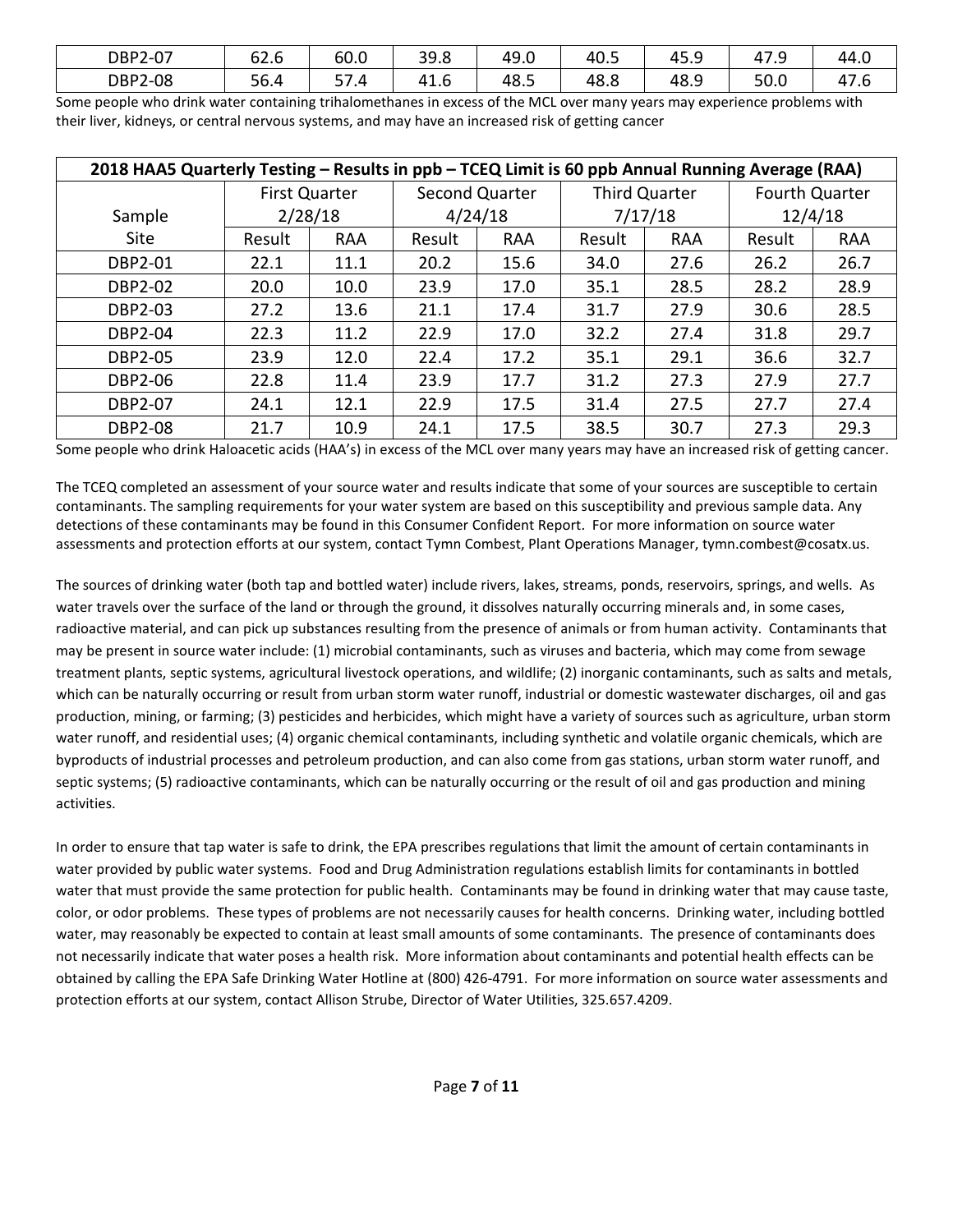#### **REGULATED CONTAMINANTS DETECTED**

#### **Coliform Bacteria**

| Maximum<br>Contaminant  <br>Level Goal | Total Coliform<br>Maximum<br>Contaminant Level | Positive | Level | Maximum Contaminant or Fecal Coliform Samples | Highest No. of Fecal Coliform or E. Coli Total No. of Positive E. Coli Violation Likely Source of Contamination |
|----------------------------------------|------------------------------------------------|----------|-------|-----------------------------------------------|-----------------------------------------------------------------------------------------------------------------|
|                                        | 5% of monthly<br>samples are positive.         |          |       |                                               | Naturally present in the<br>environment.                                                                        |

#### **Regulated Contaminants**

| <b>Disinfectants and</b><br><b>Disinfection By-</b><br><b>Products</b> | Collection<br>Date | Highest<br>Level<br>Detected | Range of Levels<br>Detected | <b>MCLG</b>              | <b>MCL</b>     | Units         | Violation      | Likely Source of Contamination                                                                                  |
|------------------------------------------------------------------------|--------------------|------------------------------|-----------------------------|--------------------------|----------------|---------------|----------------|-----------------------------------------------------------------------------------------------------------------|
| <b>Haloacetic Acids</b><br>$(HAA5)^*$                                  | 2018               | 30                           | 20-38.5                     | No goal for<br>the total | 60             | ppb           | N              | By-product of drinking water disinfection.                                                                      |
| <b>Total</b><br><b>Trihalomethanes</b><br>(TTHM)                       | 2018               | 59                           | 38.5-64.4                   | No goal for<br>the total | 80             | ppb           | N              | By-product of drinking water disinfection. Note-<br>Highest Level Detected is as the annual running<br>average. |
| Inorganic<br><b>Contaminants</b>                                       | Collection<br>Date | Highest<br>Level<br>Detected | Range of Levels<br>Detected | <b>MCLG</b>              | <b>MCL</b>     | Units         | Violation      | Likely Source of Contamination                                                                                  |
| Arsenic                                                                | 2018               | $\mathfrak{2}$               | $1.7 - 1.7$                 | $\theta$                 | 10             | ppb           | N              | Erosion of natural deposits; Runoff from orchards;<br>Runoff from glass and electronics production.             |
| <b>Barium</b>                                                          | 2018               | 0.2                          | $0.2 - 0.2$                 | $\overline{2}$           | $\overline{c}$ | ppm           | N              | Discharge of drilling wastes; Discharge from<br>metal refineries; Erosion of natural deposits.                  |
| Cyanide                                                                | 2018               | 149                          | 149-149                     | 200                      | 200            | ppb           | N              | Discharge from plastic and fertilizer factories;<br>Discharge from steel/metal factories.                       |
| Fluoride                                                               | 2018               | 0.3                          | $0.339 - 0.339$             | $\overline{4}$           | 4.0            | ppm           | $\overline{N}$ | Erosion of natural deposits; Water additive which<br>promotes strong teeth.                                     |
| Nitrate [measured<br>as Nitrogen]                                      | 2018               | 0.436                        | $0.436 - 0.436$             | 10                       | 10             | ppm           | $\mathbf N$    | Runoff from fertilizer use; Leaching from septic<br>tanks, sewage; Erosion of natural deposits.                 |
| Selenium                                                               | 2016               | 10                           | $5.4 - 5.4$                 | 50                       | 50             | ppb           | N              | Discharge from petroleum and metal refineries;<br>Erosion of natural deposits; Discharge from mines.            |
| Radioactive<br><b>Contaminants</b>                                     | Collection<br>Date | Highest<br>Level<br>Detected | Range of Levels<br>Detected | <b>MCLG</b>              | <b>MCL</b>     | Units         | Violation      | Likely Source of Contamination                                                                                  |
| <b>Beta/photon</b><br>emitters                                         | 11/9/16            | 7.4                          | $7.4 - 7.4$                 | $\boldsymbol{0}$         | $\overline{4}$ | Mrem<br>/year | N              | Decay of natural or man-made deposits.                                                                          |
| Gross alpha<br>excluding radon<br>and uranium                          | 2016               | $\mathbf{1}$                 | $0 - 6$                     | $\mathbf{0}$             | 15             | pCi/L         | N              | Erosion of natural deposits.                                                                                    |
| Uranium                                                                | 11/9/16            | 1.1                          | $1.1 - 1.1$                 | $\mathbf{0}$             | 30             | ug/L          | N              | Erosion of natural deposits.                                                                                    |

\* EPA considers 50 pCi/L to be the level of concern for beta particles.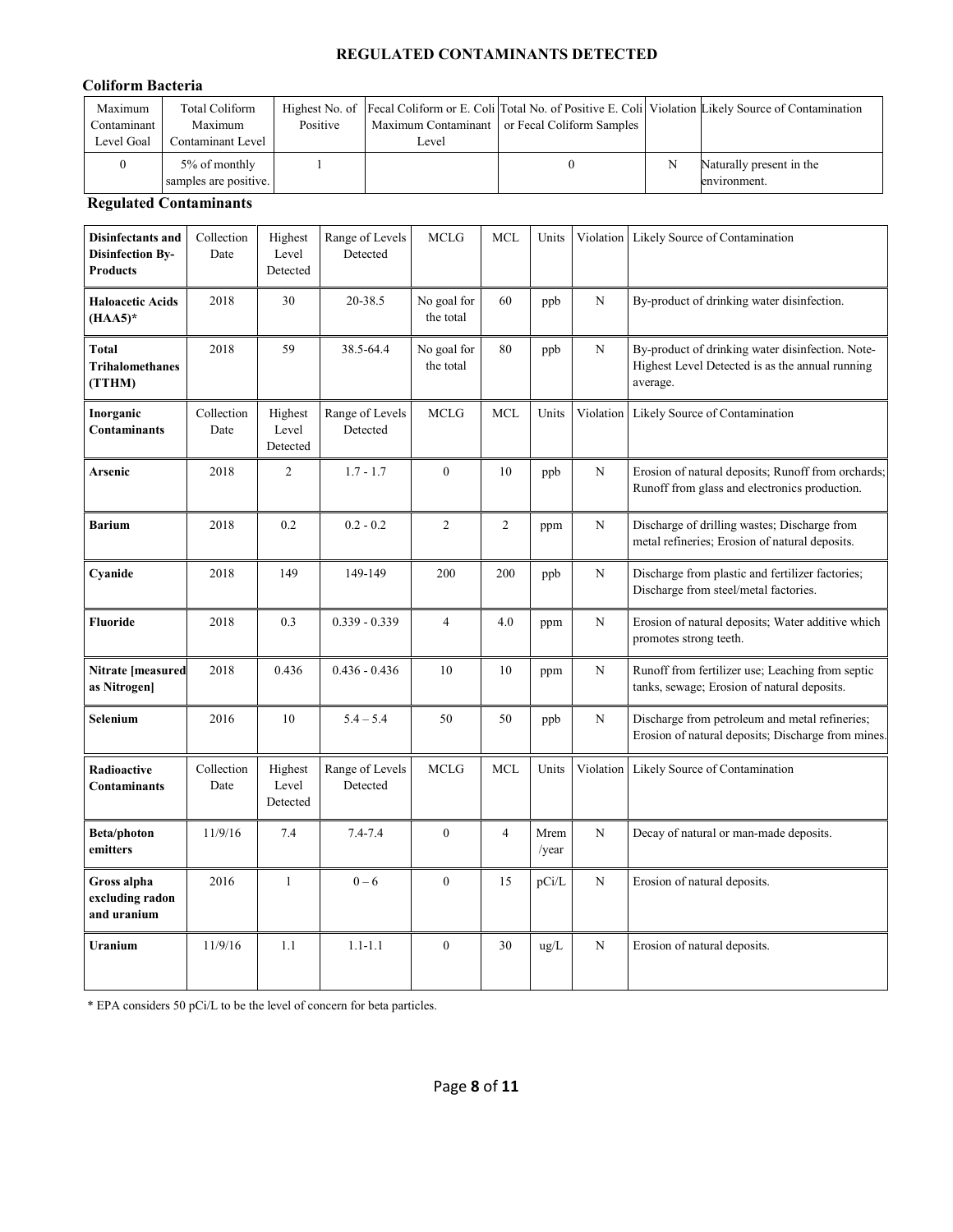| <b>Synthetic Organic</b><br>contaminants<br>including<br>pesticides and<br>herbicides | Collection<br>Date | Highest<br>Level<br>Detected | Range of Levels<br>Detected | MCLG | <b>MCL</b> | Units |   | Violation   Likely Source of Contamination |
|---------------------------------------------------------------------------------------|--------------------|------------------------------|-----------------------------|------|------------|-------|---|--------------------------------------------|
| <b>Atrizine</b>                                                                       | 2018               | 0.1                          | $0.1 - 0.1$                 |      |            | ppb   | N | Runoff from herbicide used on row crops    |

#### **Lead and Copper**

| Lead and<br>Copper | Date<br>Sampled | MCLG      | Action<br>Level | 90th<br>Percentile | $# \n  Stes$<br>Over AL | Units |   | Violation   Likely Source of Contamination                                                                 |
|--------------------|-----------------|-----------|-----------------|--------------------|-------------------------|-------|---|------------------------------------------------------------------------------------------------------------|
| Copper             | 2018            | $\cdot$ 3 | ı .3            | 0.105              | $\Omega$                | ppm   | N | Erosion of natural deposits; Leaching from wood preservatives;<br>Corrosion of household plumbing systems. |
| Lead               | 2018            |           | 15              | 3.65               | $\theta$                | ppb   | N | Corrosion of household plumbing systems; Erosion of natural<br>deposits.                                   |

#### **Turbidity**

|                                   | Limit (Treatment<br>Technique) | Level Detected | Violation | Likely Source of Contamination |
|-----------------------------------|--------------------------------|----------------|-----------|--------------------------------|
| <b>Highest single measurement</b> | NTU                            | $0.9$ NTU      | N         | Soil runoff.                   |
| Lowest monthly % meeting limit    | 0.3 NTU                        | 100%           | N         | Soil runoff.                   |

Turbidity is a measure of the clarity of the water. Low turbidity is required to indicate the removal of larger microorganisms.

#### **Total Organic Carbon**

 The percentage of Total Organic Carbon (TOC) removal was measured each month and the system met all TOC removal requirements set, unless a TOC violation is noted in the violations section.

#### **UNREGULATED CONSTITUENTS**

| Substance (units)                       | Year<br>Tested | Average Level<br>Detected | Minimum Level<br>Detected | Maximum Level<br>Detected | Limit     | Possible Source                                                                        |
|-----------------------------------------|----------------|---------------------------|---------------------------|---------------------------|-----------|----------------------------------------------------------------------------------------|
| Bicarbonate (ppm)                       | 2018           | 136                       | 136                       | 136                       | <b>NA</b> | Erosion of natural deposits                                                            |
| Chloride (ppm)                          | 2018           | 228                       | 228                       | 228                       | 300       | Erosion of natural deposits, natural<br>occurring element, ancient oceanic<br>deposits |
| pH (units)                              | 2018           | 8.1                       | 8.1                       | 8.1                       | > 7.0     | Measure of corrosivity of the water                                                    |
| Sulfate (ppm)                           | 2018           | 242                       | 242                       | 242                       | 300       | Erosion of natural deposits, natural<br>occurring                                      |
| T Alkalinity as CaCO <sub>3</sub> (ppm) | 2018           | 136                       | 136                       | 136                       | <b>NA</b> | Erosion of natural deposits, natural<br>occurring                                      |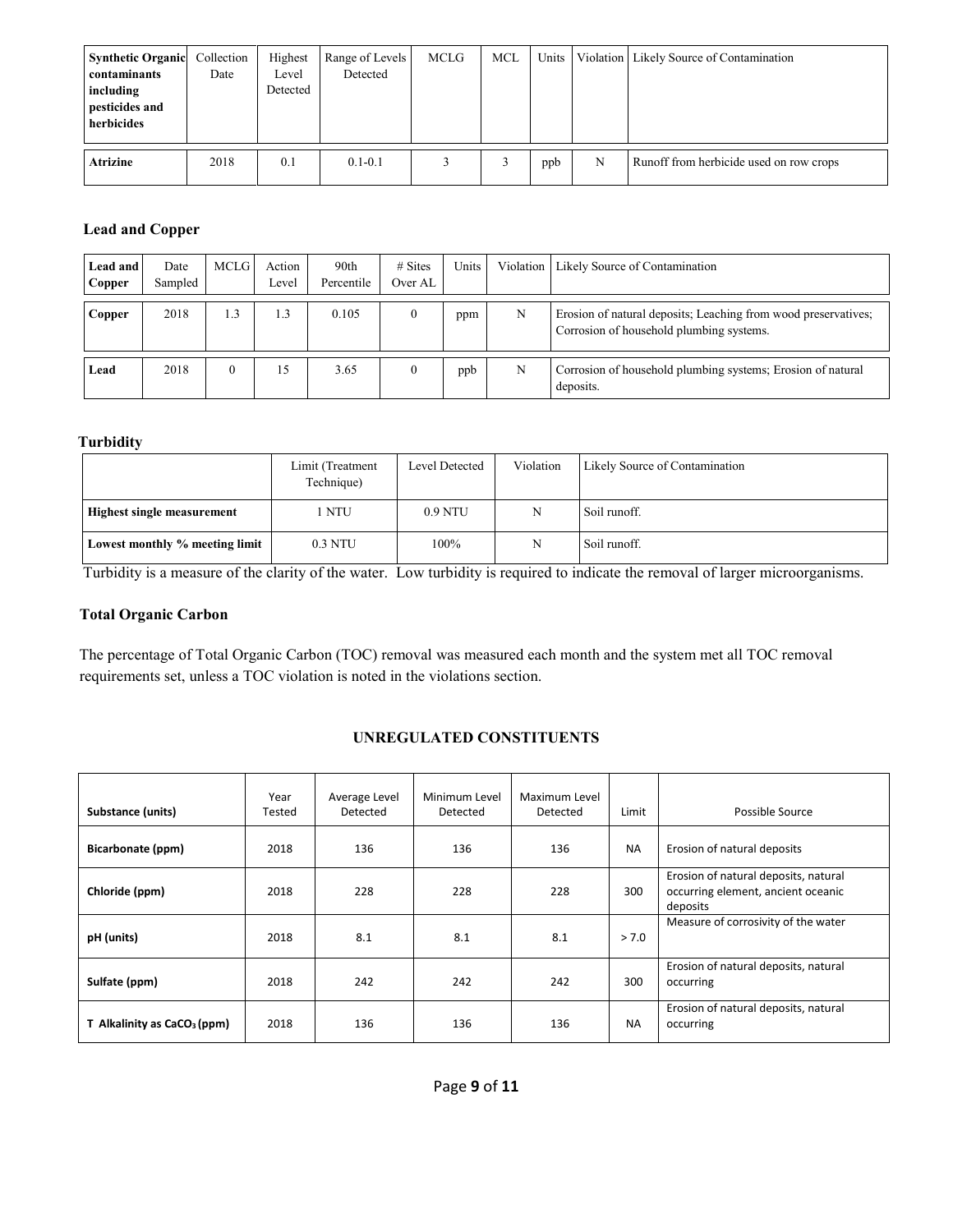| <b>Total Dissolved Solids (ppm)</b> | 2018 | 873  | 873  | 873  | 1000 | Erosion of natural deposits, total<br>dissolved mineral constituents in water |
|-------------------------------------|------|------|------|------|------|-------------------------------------------------------------------------------|
| <b>Specific Conductance</b>         | 2018 | 1480 | 1480 | 1480 |      | Erosion of natural deposits, total<br>dissolved mineral constituents in water |

Unregulated contaminants are those for which the EPA has not established drinking water standards. The purpose of unregulated contaminant monitoring is to assist EPA in determining the occurrence of unregulated contaminants in drinking water and whether future regulations are warranted.

#### **Cryptosporidium and E. coli Testing of Raw Surface Water Sources**

|            |              |                  | O.H. Ivie Reservoir |         | Concho River at Lone Wolf Dam |              |            |         |  |
|------------|--------------|------------------|---------------------|---------|-------------------------------|--------------|------------|---------|--|
|            |              |                  | <b>MPN</b>          |         |                               |              | <b>MPN</b> |         |  |
|            | Giardia      | Crypto           | Total               |         | Giardia                       | Crypto       | Total      |         |  |
|            | (OO)         | (00)             | Coliform/           | E. coli | (00)                          | (00)         | Coliform/  | E. coli |  |
| Month/Year | cysts/L      | cysts/L          | 100 mL              | /100ml  | cysts/L                       | cysts/L      | 100 mL     | /100ml  |  |
| $Jan-17$   | 0            | $\boldsymbol{0}$ | 11.0                | < 1.0   | 0.3                           | $\mathbf{0}$ | 307.6      | 17.9    |  |
| $Feb-16$   | $\mathbf{0}$ | 0                | 1732.5              | 1.0     | $\mathbf{0}$                  | $\mathbf{0}$ | 980.4      | 13.5    |  |
| Mar-16     | 0            | $\Omega$         | 1299.7              | < 1.0   | $\Omega$                      | 0.1          | >2419.6    | 6.3     |  |
| Apr-16     | $\mathbf 0$  | 0                | 118.7               | < 1.0   | 0.4                           | 0            | >2419.6    | 9.7     |  |
| $May-16$   | 0            | 0                | 224.7               | 3.1     | 0.09                          | $\mathbf{0}$ | >2419.6    | 104.6   |  |
| Jun-16     | 0            | $\mathbf 0$      | 1986.3              | 2.0     | 0                             | 0.5          | >2419.6    | 3.1     |  |
| Jul-16     | $\mathbf{0}$ | $\Omega$         | 1203.3              | < 1.0   | $\mathbf{0}$                  | $\Omega$     | >2419.6    | 5.2     |  |
| Aug-16     | 0            | 0                | 488.4               | < 1.0   | 0                             | 0            | >2419.6    | 21.3    |  |
| $Sep-16$   | N/A          | N/A              | N/A                 | N/A     | N/A                           | N/A          | N/A        | N/A     |  |
| $Oct-16$   | N/A          | N/A              | N/A                 | N/A     | N/A                           | N/A          | N/A        | N/A     |  |
| Nov-16     | N/A          | N/A              | N/A                 | N/A     | N/A                           | N/A          | N/A        | N/A     |  |
| $Dec-16$   | N/A          | N/A              | N/A                 | N/A     | N/A                           | N/A          | N/A        | N/A     |  |

Although Cryptosporidium, Giardia, and  $E$  coli have been detected in source water, these organisms are destroyed or removed in the treatment process by filtration and disinfection. Results in the table above are for raw, untreated water.

Avg – Regulatory compliance with some MCLs are based on running annual average of monthly samples.

MCLG (Maximum Contaminant Level Goal) - The level of a contaminant in drinking water below which there is no known or expected risk to health. MCLGs allow for a margin of safety.

MCL (Maximum Contaminant Level) - The highest level of a contaminant that is allowed in drinking water. MCLs are set as close to maximum contaminant level goals as feasible using the best available treatment technology.

MRDLG (Maximum Residual Disinfectant Level Goal) - The level of a drinking water disinfectant below which there is no known or expected risk to health. MRDLGs do not reflect the benefits of the use of disinfectants to control microbial contaminants.

MRDL (Maximum Residual Disinfectant Level) - The highest level of a disinfectant allowed in drinking water. There is convincing evidence that addition of a disinfectant is necessary for control of microbial contaminants.

mrem/year--millirems per year (a measure of radiation absorbed by the body)

NTU--nephelometric turbidity units (a measure of turbidity)

pCi/L--picocuries per liter (a measure of radioactivity)

ppb--parts per billion, or micrograms per liter (µ/L)